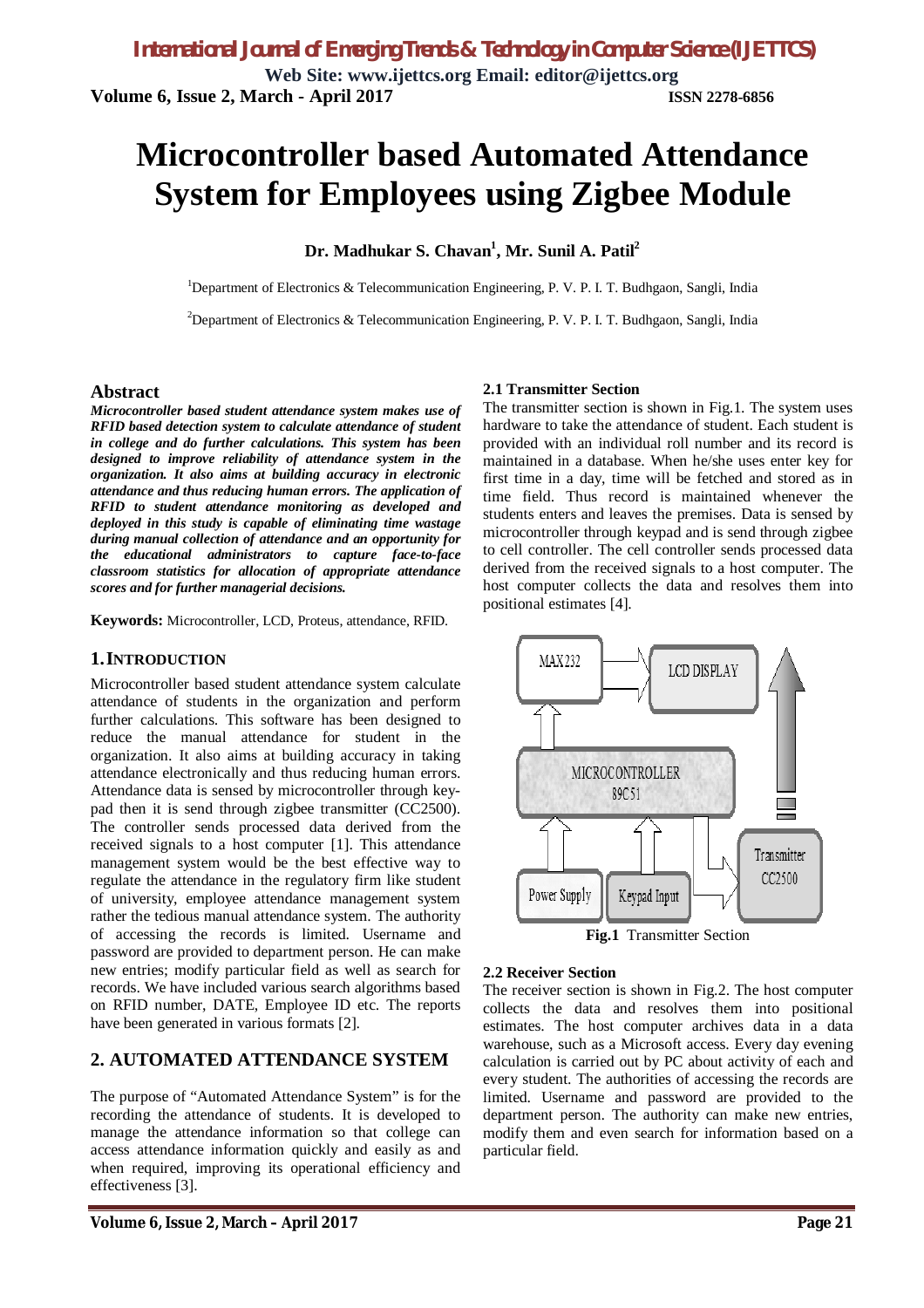# *International Journal of Emerging Trends & Technology in Computer Science (IJETTCS)*

**Web Site: [www.ijettcs.org](http://www.ijettcs.org) Email: [editor@ijettcs.org](mailto:editor@ijettcs.org) Volume 6, Issue 2, March - April 2017 ISSN 2278-6856**



**Fig.2** Receiver Section

#### **3. HARDWARE COMPONENTS**

#### **3.1 Microcontroller**

A microcontroller is a computer-on-a-chip, single-chip computer. Micro suggests that the device is small, and controller is the device used to control objects, processes, or events. A microcontroller is embedded controller because the microcontroller and its support circuits are often built into or embedded in the devices they control. Consumer products that use microcontrollers include cameras, video recorders, compact-disk players and ovens. A microcontroller is similar to the micro-processor inside a personal computer [5].

#### **Features of 89C51:**

- 4K bytes internal ROM (program)
- 128 bytes internal RAM (data)
- Four 8-bit I/O ports
- Two 16-bit timers
- Serial interface
- 64K external code memory space
- 64K external data memory space
- 210 bit-addressable locations

#### **3.2 MAX232**

Max232 is designed by Maxim Integrated Products. This IC is widely used in RS232 Communication systems in which the conversion of voltage level is required to make TTL devices to be compatible with PC serial port and vice versa. MAX232 comes in 16 Pin Dip and many other packages and it contains Dual Drivers. It can be used as hardware layer convertor for systems to communicate simultaneously. Max232 is one of the versatile IC to use in most of the signal voltage level conversion problems.

#### **3.3 Liquid Crystal Display**

The LCD used in this system is a 20X4 LCD which means 20 characters and 4 lines. These modules are not quite as advanced as the latest generation, full size, full colour, back- lit types used in today's laptop computers, but far from being "phased out," character-based LCDs are still used extensively in commercial and industrial equipment, particularly where display requirements are reasonably simple. The modules have a fairly basic interface, which mates well with traditional micro- processors. Shapes and Sizes Even limited to character-based modules, there is still a wide variety of shapes and sizes available. Line lengths of 8, 16, 20, 24, 32 and 40 characters are all standard, in one, two and four-line versions.



**Fig.3** 20X4 LCD Display

LCD modules conform to a standard interface specification. A 14-pin access is provided (14 holes for solder pin insertion or for an IDC connector) having eight data lines, three control lines and three power lines. The connections are laid out in one of two common configurations, either two rows of seven pins or a single row of 14 pins. Pins 1 and 2 are the power supply lines  $V_{SS}$ and  $V_{DD}$ . The  $V_{dd}$  pin should be connected to the positive supply and  $V_{SS}$  to the 0V supply or ground. Pin 3 is a control pin,  $V_{EE}$ , which is used to alter the contrast of the display. Ideally, this pin should be connected to a variable voltage supply. A preset potentiometer connected between the power supply lines, with its wiper connected to the contrast pin is suitable in many cases, but be aware that some modules may require a negative potential; as low as 7V in some cases. For absolute simplicity, connecting this pin to 0V will often suffice. Pin 4 is the Register Select (RS) line, the first of the three command control inputs. When this line is low, data bytes transferred to the display are treated as commands, and data bytes read from the display indicate its status. By setting the RS line high, character data can be transferred to and from the module. Pin 5 is the Read/Write (R/W) line. This line is pulled low in order to write commands or character data to the module, or pulled high to read character data or status information from its registers. Pin 6 is the Enable (E) line. This input is used to initiate the actual transfer of commands or character data between the module and the data lines. When writing to the display, data is transferred only on the high to low transition of this signal. However, when reading from the display, data will become available shortly after the low to high transition and remain available until the signal falls low again. Pins 7 to 14 are the eight data bus lines (D0 to D7). Data can be transferred to and from the display, either as a single 8-bit byte or as two 4 bit "nibbles." In the latter case, only the upper four data lines (D4 to D7) are used.

#### **3.4 Matrix Keypad**

A keypad is the most widely used device in digital circuits, microcontrollers or telephone circuits. Many applications require large number of keys connected to a computing system. A matrix keypad consists of arrangement of switches in matrix format in rows and columns with the microcontroller I/O pins connected to the rows and columns of the matrix. The switches in each row are connected to one pin and switches in each column are connected to another pin. Matrix keypads are well known for their simple architecture and ease of interfacing with any microcontroller.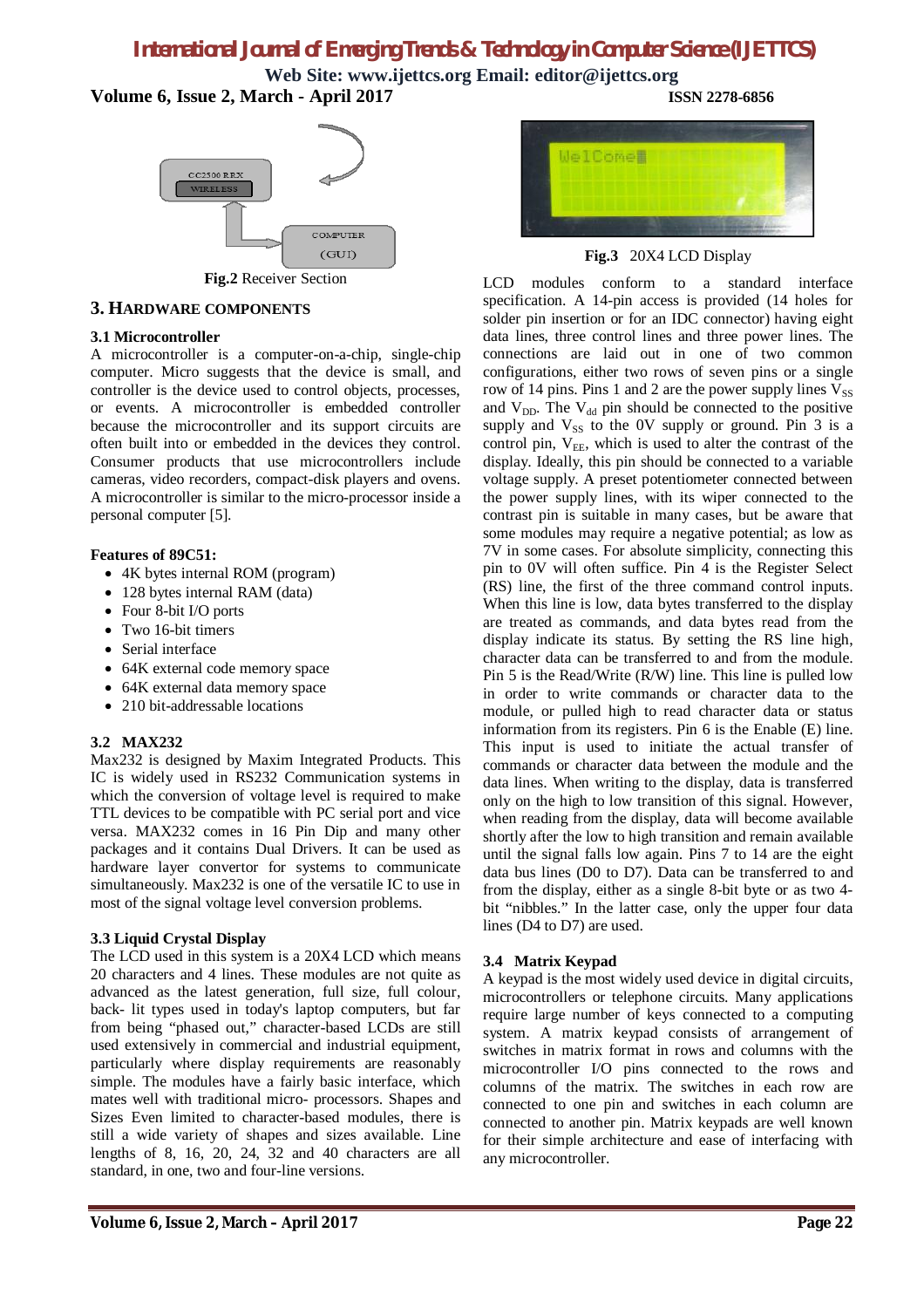# *International Journal of Emerging Trends & Technology in Computer Science (IJETTCS)*

**Web Site: [www.ijettcs.org](http://www.ijettcs.org) Email: [editor@ijettcs.org](mailto:editor@ijettcs.org) Volume 6, Issue 2, March - April 2017 ISSN 2278-6856**

#### **3.5 Zigbee (Radio Frequency Module)**

An RF module (radio frequency module) is a small electronic device used to transmit and/or receive radio signals between two devices. RF communications incorporate a transmitter and/or receiver. ZIGBEE module is targeted at applications that require a low data rate, long battery life, and secure networking. ZIGBEE module supports bit rate of 250 Kbits/s. It is best suited for data or a signal transmission from a sensor or input device. Applications include wireless light switches, electrical meters with in-home-displays, traffic management systems, and other consumer and industrial equipment that requires short-range wireless transfer of data.

#### **4. SOFTWARE COMPONENTS**

#### **4.1 Visual Studio**

Microsoft Visual Studio is an integrated development environment (IDE) from Microsoft. It is used to develop computer programs for Microsoft Windows, as well as web sites, web applications and web services. Visual Studio uses Microsoft software development platforms such as Windows API, Windows Forms, Windows Presentation Foundation, Windows Store and Microsoft Silver light. It can produce both native code and managed code. Visual Studio includes a code editor supporting IntelliSense (the code completion component) as well as code refactoring. The integrated debugger works both as a source-level debugger and a machine-level debugger. Other built-in tools include a forms designer for building GUI applications, web designer, class designer, and database schema designer. It accepts plug-ins that enhance the functionality at almost every level-including adding support for source-control systems (like Subversion) and adding new toolsets like editors and visual designers for domain-specific languages or toolsets for other aspects of the software development lifecycle (like the Team Foundation Server client: Team Explorer) Visual Studio supports different programming languages and allows the code editor and debugger to support (to varying degrees) nearly any programming language, provided a languagespecific service exists. Built-in languages include C [6] C++ and C++/CLI (via Visual C++), VB.NET (via Visual Basic .NET), C# (via Visual C#), and F# [8]. Support for other languages such as M, Python, and Ruby among others is available via language services installed separately. It also supports XML/XSLT, HTML/XHTML, JavaScript and CSS, Java (and J#) were supported in the past.

#### **4.2 Proteus**

Proteus is Virtual System Modeling (VSM) software that combines circuit simulation, animated components and microprocessor models to simulate the complete microcontroller based designs. This is the perfect tool for engineers to test their microcontroller designs before constructing a physical prototype in real time. It allows users to interact with the design using on-screen indicators and/or LED and LCD displays and if attached to the PC, switches and buttons. One of the main components of Proteus 7.0 is the Circuit Simulation- a product that uses a

analogue simulator kernel combined with an event-driven digital simulator that allow users to utilize any SPICE mode by any manufacturer. Proteus VSM comes with extensive debugging features, including breakpoints, single stepping and variable display for a neat design prior to hardware prototyping.

#### **4.3 KEIL μ Vision**

Keil Software provides software development tools for 8051 based microcontrollers. With the Keil tools, you can generate embedded applications for virtually every 8051 derivative. Keil Software development tools for the ARM microcontroller family supports professional applications engineer as well as new learners. The industry-standard Keil C compilers, macro assemblers, debuggers, real-time kernels, and single-board computers support all ARMcompatible derivatives. Μ Vision is an IDE (Integrated Development Environment) that helps to write, compile, and debug embedded programs. It encapsulates the project manager, a make facility, tool configuration, editor etc

#### **4.4 Flash Magic**

An NXP semiconductor has produced a range of microcontrollers that feature both on-chip flash memory and the ability to be reprogrammed using In-System Programming technology. Flash Magic is windows software from the Embedded Systems Academy that allows easy access to all the ISP features provided by the devices. These features include:

- Erasing the Flash memory (individual blocks or the whole device)
- Programming the Flash memory
- Modifying the Boot Vector and Status Byte
- Reading Flash memory
- Performing a blank check on a section of Flash memory
- Reading the signature bytes
- Reading and writing the security bits
- Direct load of a new baud rate (high speed
- communications)
- Sending commands to place device in Boot loader mode

#### **5.FLOW CHARTS**

The transmitter program execution is represented by the flow chart given below.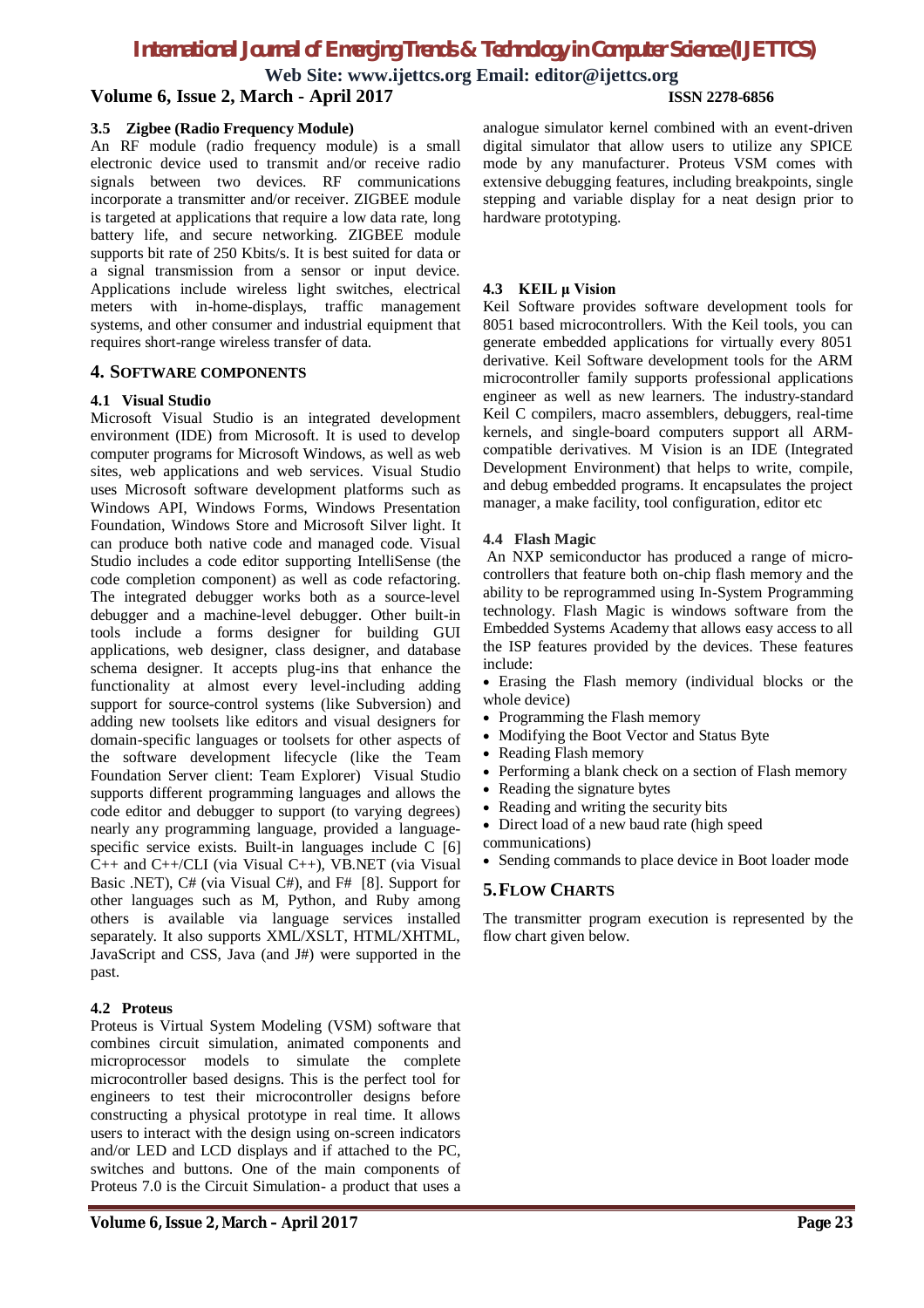# *International Journal of Emerging Trends & Technology in Computer Science (IJETTCS)*

**Web Site: [www.ijettcs.org](http://www.ijettcs.org) Email: [editor@ijettcs.org](mailto:editor@ijettcs.org) Volume 6, Issue 2, March - April 2017 ISSN 2278-6856**

#### **TRANSMITTER**



**Fig.4** Algorithm of transmitter section

Modern software development tools are used primarily by people working together. One approach to designing these tools is to create a separate tool for each part of the development process. Everyone on the team might then agree to use a particular tool for versioning source code, another for tracking bugs, and a third for managing tests. This approach can certainly work it's much better than having no tools at all. Algorithm of transmitter section is shown in Fig.4. The sequences of operation are:

- Input to keypad
- Initialize the LCD
- Input port to keypad
- Enter the roll number

 **Transmission of string:** Compare the entered roll no. If it is valid then it sends to the transmitter. Then transmitter sends the string using CC2500 transmitter



**Fig.5** Algorithm of receiver section

**Algorithm of receiver section is shown in Fig.5. The sequences of operation are:**

- Reception of string: CC2500 receiver receives the string.
- Marking of attendance into database and recorded.
- Calculation of attendance.

### **6.EXPERIMENTAL RESULTS**

This is image of transmitter section which is at the input side is shown in Fig.6.



**Fig.6** Transmitter Section

The string of roll number is transmitted by using this section. The string is also displayed on display.

|                                                  | <b>Select COM port</b>        |         |                            |             |
|--------------------------------------------------|-------------------------------|---------|----------------------------|-------------|
| Vew Database management   Atlendance   CLASS ATT |                               | Connect | Deconnect                  | <b>EXIT</b> |
|                                                  |                               |         | Saurbey , March 19, 2016 w |             |
| <b>ID</b> Number                                 | <b>Name</b>                   |         | 105720 AM                  |             |
| 1261050<br>126101<br>1261040                     | ARTI MOGALE<br>KALPANA MURARI |         |                            |             |
|                                                  |                               |         |                            |             |

**Fig.7** Receiver Section

We can receive string of roll number by receiver section. The reports have been generated in various formats like .doc, .pdf etc. The purpose of system is to reduce human error as well as manual work. The key characteristics of the application include:

- Perform automated attendance.
- Generate report of attendees for a particular course.
- Error free reception of data.
- Easy scalability to incorporate more records.
- Integrity and security in data storage.

# **7.CONCLUSION**

Microcontroller based student attendance system makes use of RFID based detection system to calculate attendance of student in organization and do further calculations. This